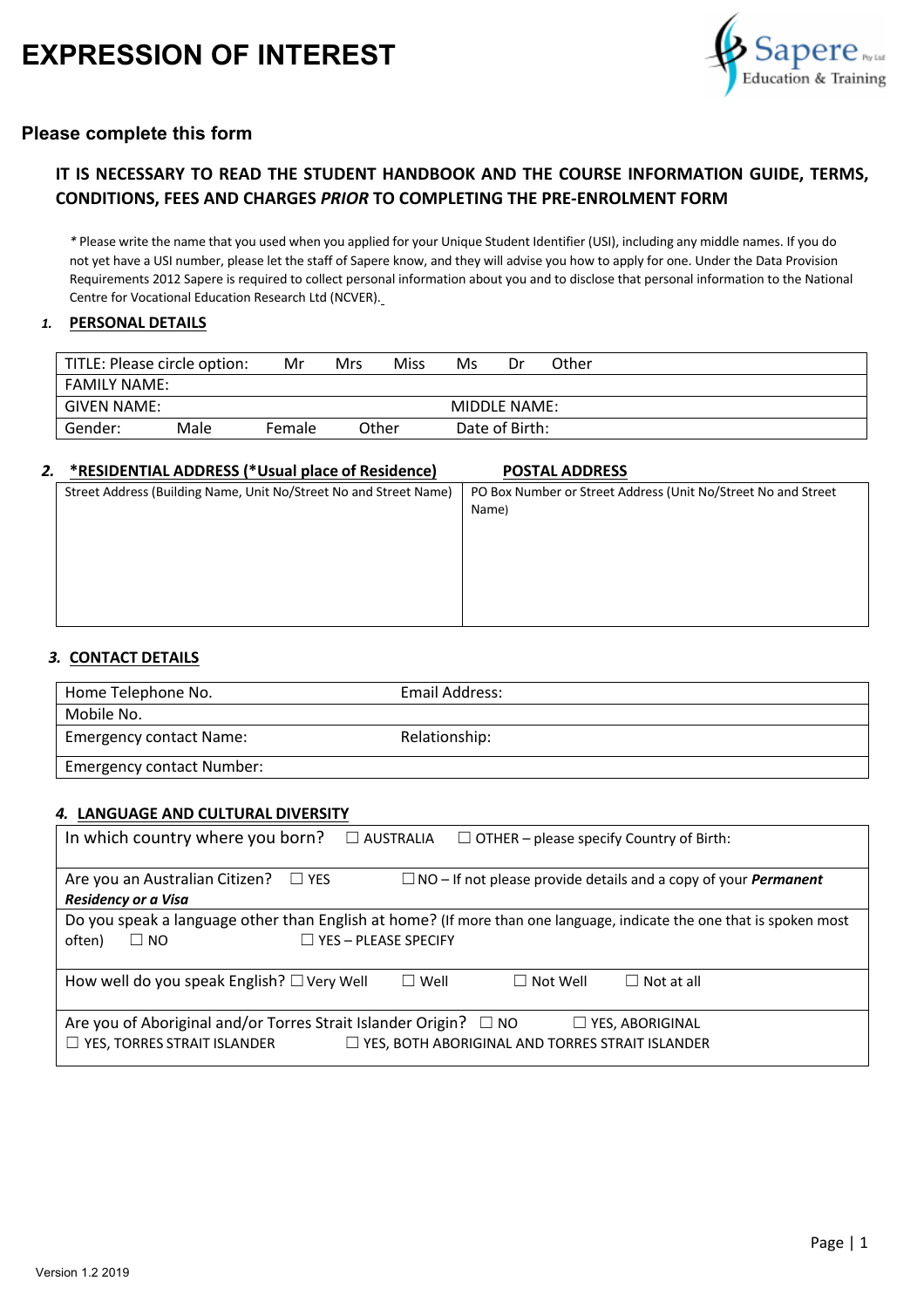

### *5.* **DISABILITY AND SPECIAL CONSIDERATION**

• Hearing/deaf □ DPhysical

Do you consider yourself to have a disability impairment or long-term condition?  $\Box$  No  $\Box$  Yes *If you indicated the presence of a disability, impairment or long-term condition, please select the area(s) in the following list: (you may indicate more than one area)*

| Intellectual                                                                                                                                                                                       | $\Box$ Learning                                                                                                                    |
|----------------------------------------------------------------------------------------------------------------------------------------------------------------------------------------------------|------------------------------------------------------------------------------------------------------------------------------------|
| <b>Mental Illness</b>                                                                                                                                                                              | $\Box$ Acquired brain impairment                                                                                                   |
| Vision                                                                                                                                                                                             | $\Box$ Medical condition                                                                                                           |
| Other Please provide details:                                                                                                                                                                      |                                                                                                                                    |
| <b>SCHOOLING</b>                                                                                                                                                                                   |                                                                                                                                    |
| What is your highest COMPLETED school level?                                                                                                                                                       |                                                                                                                                    |
| $\Box$ Year 12 or equivalent                                                                                                                                                                       | $\Box$ Year 11 or equivalent                                                                                                       |
| $\Box$ Year 10 or equivalent                                                                                                                                                                       | $\Box$ Year 9 or equivalent                                                                                                        |
| $\Box$ Year 8 or below                                                                                                                                                                             | $\Box$ Never attended school                                                                                                       |
| Have you SUCCESSFULLY completed any of the qualifications listed?<br>bachelor's degree or higher degree<br>Diploma (or associate diploma)<br>⊔<br>Certificate III (or trade certificate)<br>$\Box$ | $\Box$ Advanced diploma or associate degree<br>$\Box$ Certificate IV (or advanced certificate/technician)<br>$\Box$ Certificate II |
| Certificate I<br>П<br>overseas                                                                                                                                                                     | $\Box$ Other education (including certificate or                                                                                   |
|                                                                                                                                                                                                    | qualifications not listed above)                                                                                                   |
| Please provide details of qualification and where qualification was received:<br>(Copies will need to be supplied on Enrolment)<br>8. SKILLS RECOGNITION                                           |                                                                                                                                    |

#### *9.* **EMPLOYMENT BACKGROUND**

| Are you currently employed                                                  | $\Box$ YES $\Box$ NO? |  |  |
|-----------------------------------------------------------------------------|-----------------------|--|--|
| If you are Employed is it less than 15 hours per week $\Box$ YES $\Box$ NO? |                       |  |  |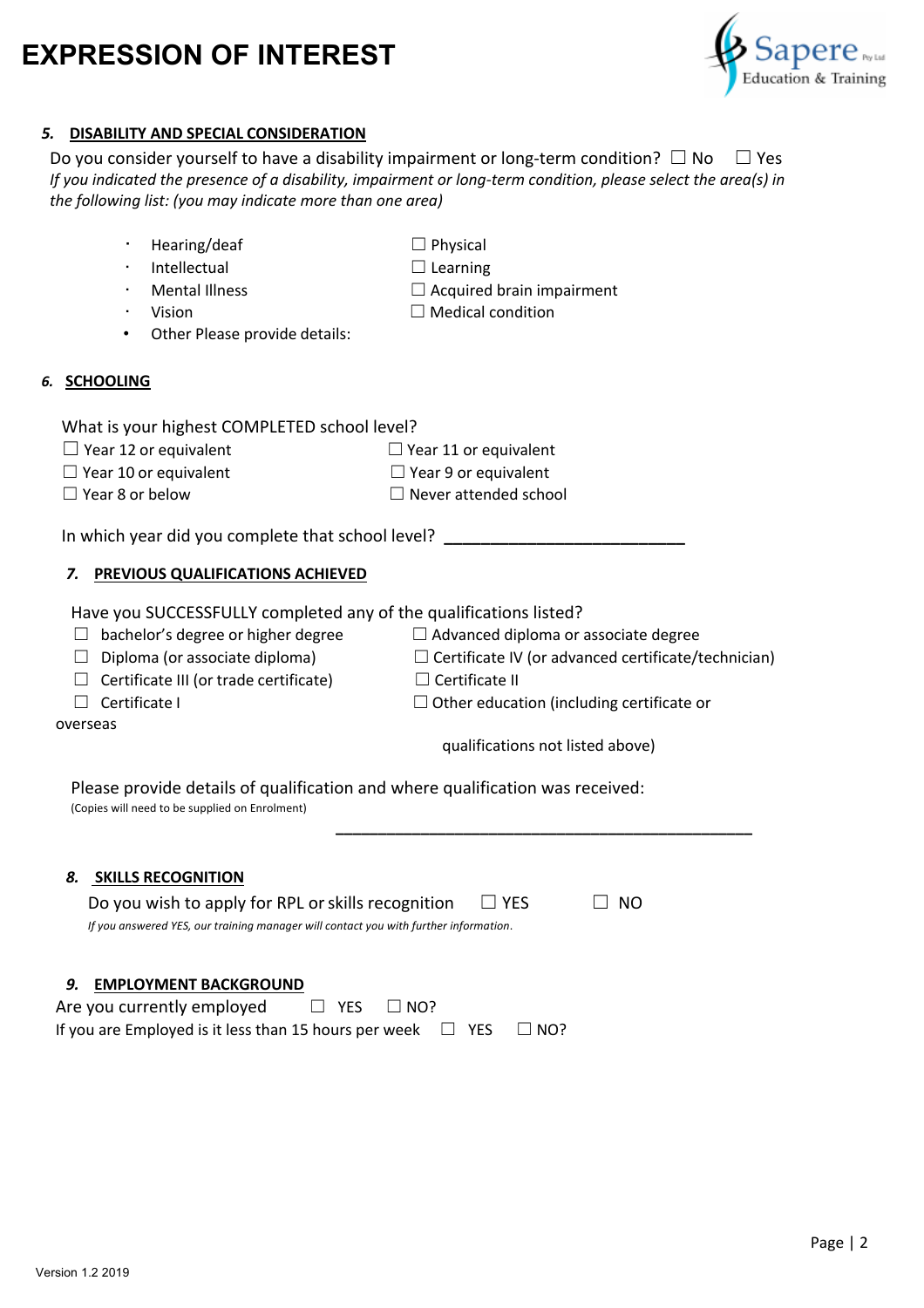

*10.* **What outcomes are you seeking from this course? E.g employment/education pathways**

- *11.* **How can Sapere help you in achieving these goals?**
- *12.* **How do you prefer to gain new skills and knowledge?**

### *13.* **COURSE DETAILS**

| <b>CHC30113 Certificate III in Early Childhood Education and Care</b> |                         |                 |  |  |
|-----------------------------------------------------------------------|-------------------------|-----------------|--|--|
| Please circle funding option:                                         | Certificate 3 Guarantee | Fee for Service |  |  |
| Signed:                                                               |                         | Date:           |  |  |
|                                                                       |                         |                 |  |  |

| <b>CHC50113 Diploma of Early Childhood Education and Care</b> |                     |                 |  |  |
|---------------------------------------------------------------|---------------------|-----------------|--|--|
| Please circle funding option:                                 | Higher Level Skills | Fee for Service |  |  |
| Signed:                                                       |                     | Date:           |  |  |

| HLTAID004 Provide an emergency first aid response in an education and care setting |                 |  |  |  |
|------------------------------------------------------------------------------------|-----------------|--|--|--|
| Please circle funding option                                                       | Fee for Service |  |  |  |
| Signed:                                                                            | Date:           |  |  |  |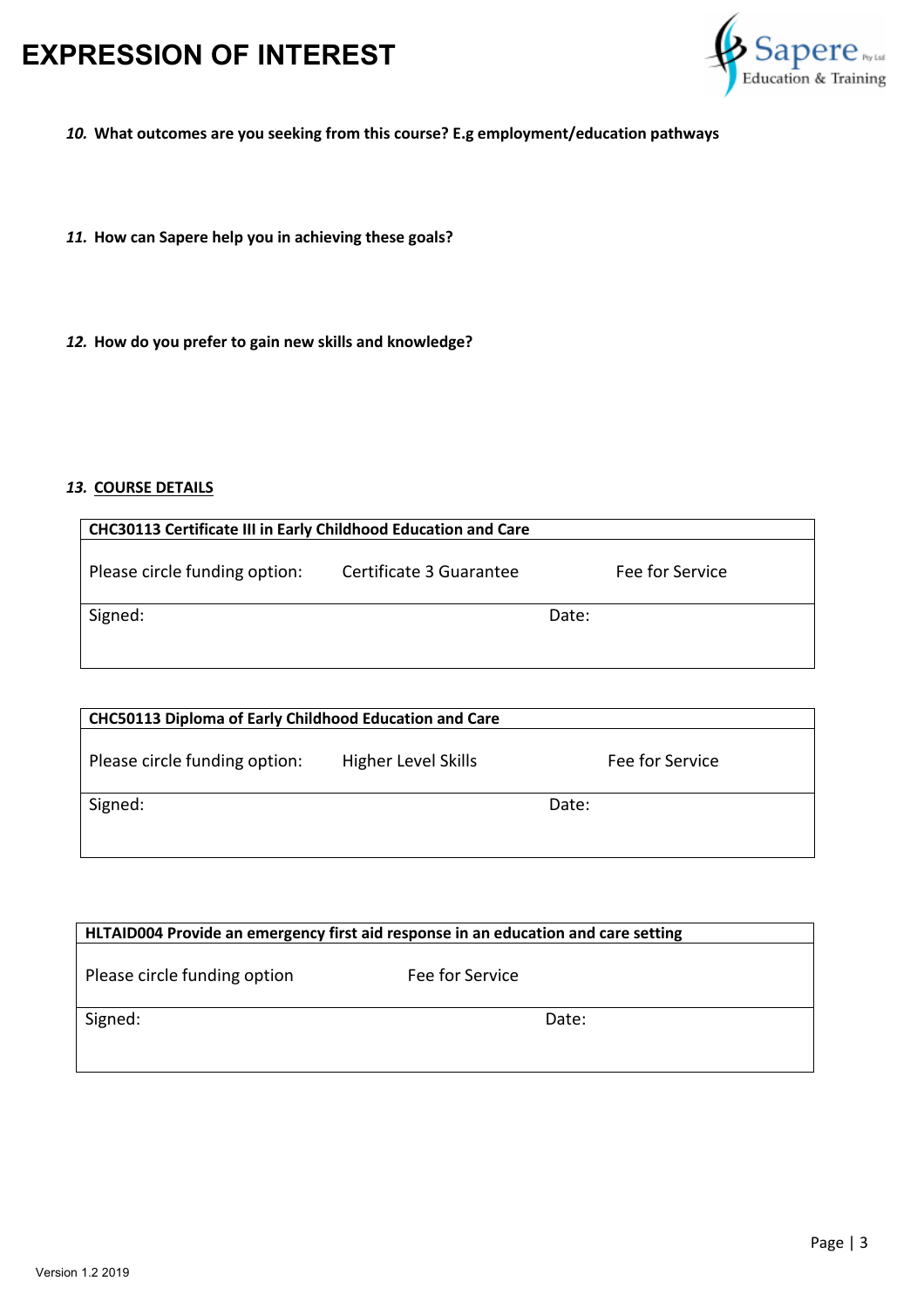

#### *14.* **UNIQUE STUDENT IDENTIFIER (USI)**

Do you have a USI Number?  $\Box$  Yes  $\Box$  No If you **do not** have a USI please go to https://www.usi.gov.au/create-your-USI/ to obtain one. If you have a USI but you do not remember it please go to www.usi.go.au to retrieve it.

#### *15.* **TERMS AND CONDITIONS**

- 1. Enrolment into this course will be assessed on the information you have provided on this form. You will be notified by Administration on the status of your application once your eligibility has been assessed.
- 2. I have read the Student Information Handbook and Course Information Guide.
- 3. I understand as part of this course I am required to undertake practical assessments within a regulated education and care service and I am required to work/volunteer a **minimum of 120 hours - Certificate III in Early Childhood Education and Care**, **and a minimum of 240 hours - Diploma of Early Education and Care**, *30 hours of this to be with babies and toddlers (birth to 24 months) in a regulated education and care service.*